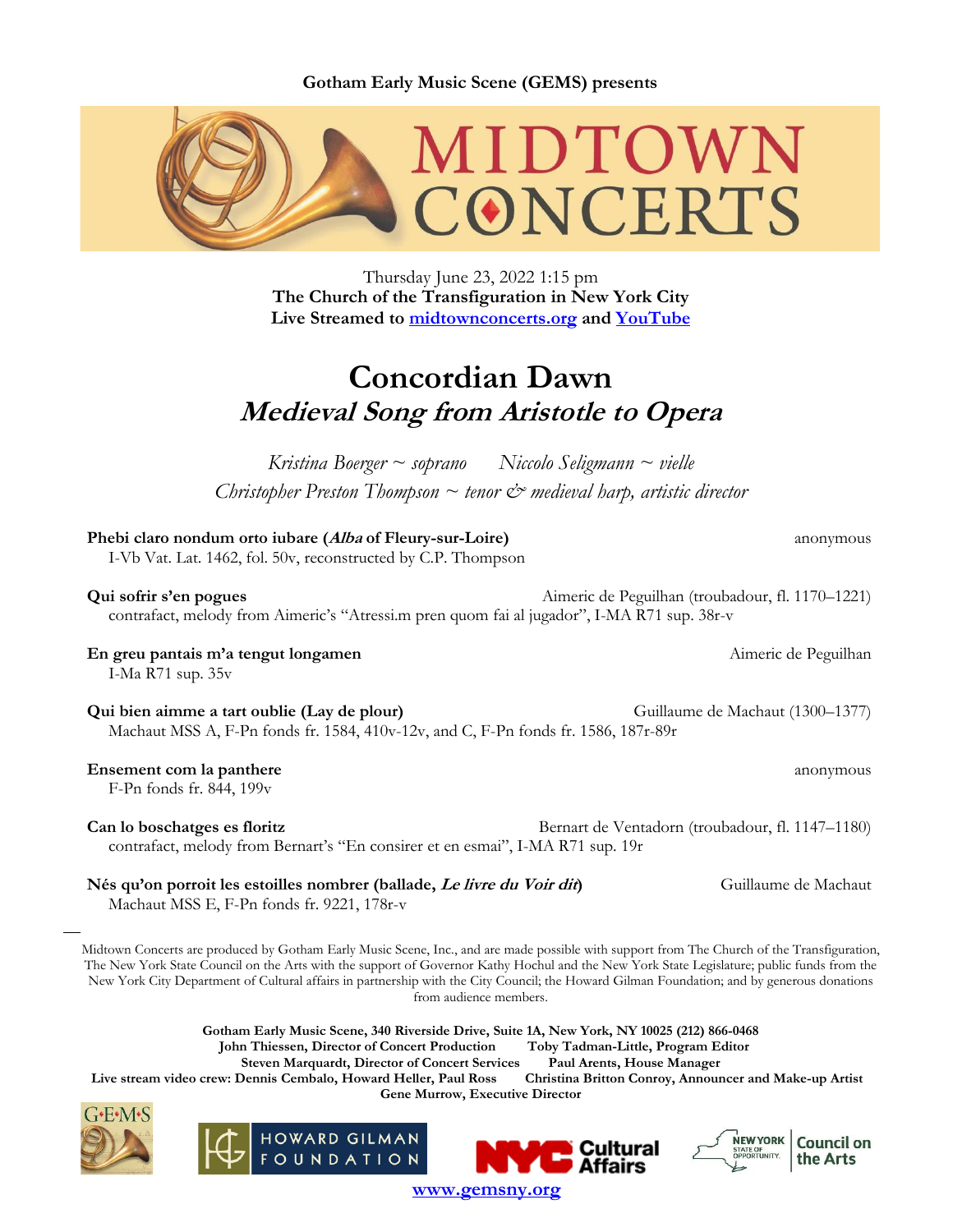## **About the Program**

While writing the forthcoming monograph, *Medieval Song from Aristotle to Opera*, renowned medieval studies scholar, Sarah Kay, teamed up with Concordian Dawn to produce a multimedia publication and recording project currently set for release in the late summer of 2022 (Cornell University Press/MSR Classics). The ensemble gives the GEMS audience a "sneak peek" into this exciting release.

## **About the Ensemble and Artists**

**Concordian Dawn,** ensemble for medieval music, specializes in twelfth through fourteenth-century vocal repertoire, drawing on primary source material and focusing on socio-philosophical similarities between texts from centuries ago and the mindset of modern society. In so doing, Concordian Dawn produces a musical experience accessible to contemporary audiences, relating the human condition of the past to the familiar experiences of the present. The ensemble's "mesmerizing" (*Early Music America*) debut album, *Fortuna Antiqua et Ultra* (MSR Classics), was released in December of 2021 to critical acclaim, and forthcoming releases include a collaboration with medieval studies scholar, Sarah Kay, in conjunction with her monograph, *Medieval Song from Aristotle to Opera* (Cornell University Press/MSR Classics). In 2022−23, the ensemble will return to the Santa Cruz Baroque Festival for an encore performance and deliver performances and presentations at universities across the country.

**Christopher Preston Thompson** is a New York City based tenor, historical harpist, and musicologist focused on early and new music. He has performed as soloist in venues throughout the United States, including New York City's Carnegie Hall and Merkin Hall, and is the founding Artistic Director of Concordian Dawn, ensemble for medieval music. He is a regular member of Grammy-nominated ensemble for Renaissance polyphony, Pomerium, and in 2019 he was honored to perform a solo concert for the Medieval Academy of America's national conference. Christopher is on the voice faculty at New York University's Steinhardt School for Culture, Education, and Human Development and is a member of the music faculty at Lehman College-City University of New York. He is a candidate for PhD in Performance Informed Musicology at the Graduate Center, CUNY.

**Kristina Boerger**, Augsburg University's inaugural John N. Schwartz Professor of Choral Leadership and Conducting, holds the doctorate in Choral Conducting and Literature from the University of Illinois. She has directed independent choirs in Urbana-Champaign and New York City, public school choirs in Wisconsin and Illinois, and the choral programs at Carroll University, the University of Illinois School of Music, and the DePauw School of Music. Students under her direction have performed at the Obama White House, appeared in concert with Nine Horses, ETHEL, and The Rose Ensemble, toured programs of ancient and newly commissioned music through France and Italy, immersed themselves on location in Black South African choral communities, and shared global harmony traditions with inmates of the Putnamville Correctional Institute.

Maryland-based multi-instrumentalist **Niccolo Seligmann** is an improviser, composer, arranger, producer, and educator with a special focus on performing historical and traditional music. He plays over twenty acoustic instruments from around the world and designs his own software instruments. You can hear him on viola da gamba, vielle, and more on the soundtracks of the PC game *Civilization VI* and the 2017 feature film *Papillon*. Niccolo is a member of the medieval ensembles Concordian Dawn, Alkemie, The Broken Consort, Hesperus, and many others. He has toured across North America and Europe, fondly recalling performances at the Kennedy Center, in a bustling plaza in Nogales, Mexico, and inside a 2,000-year-old Northern Californian redwood. He holds a degree in viola da gamba performance from the Peabody Conservatory Johns Hopkins University and plays Irish and Swedish tunes with his husband's family band when not on tour.

# **NEXT WEEK: Midnight Viols Among Friends: English Consorts and Country Dances**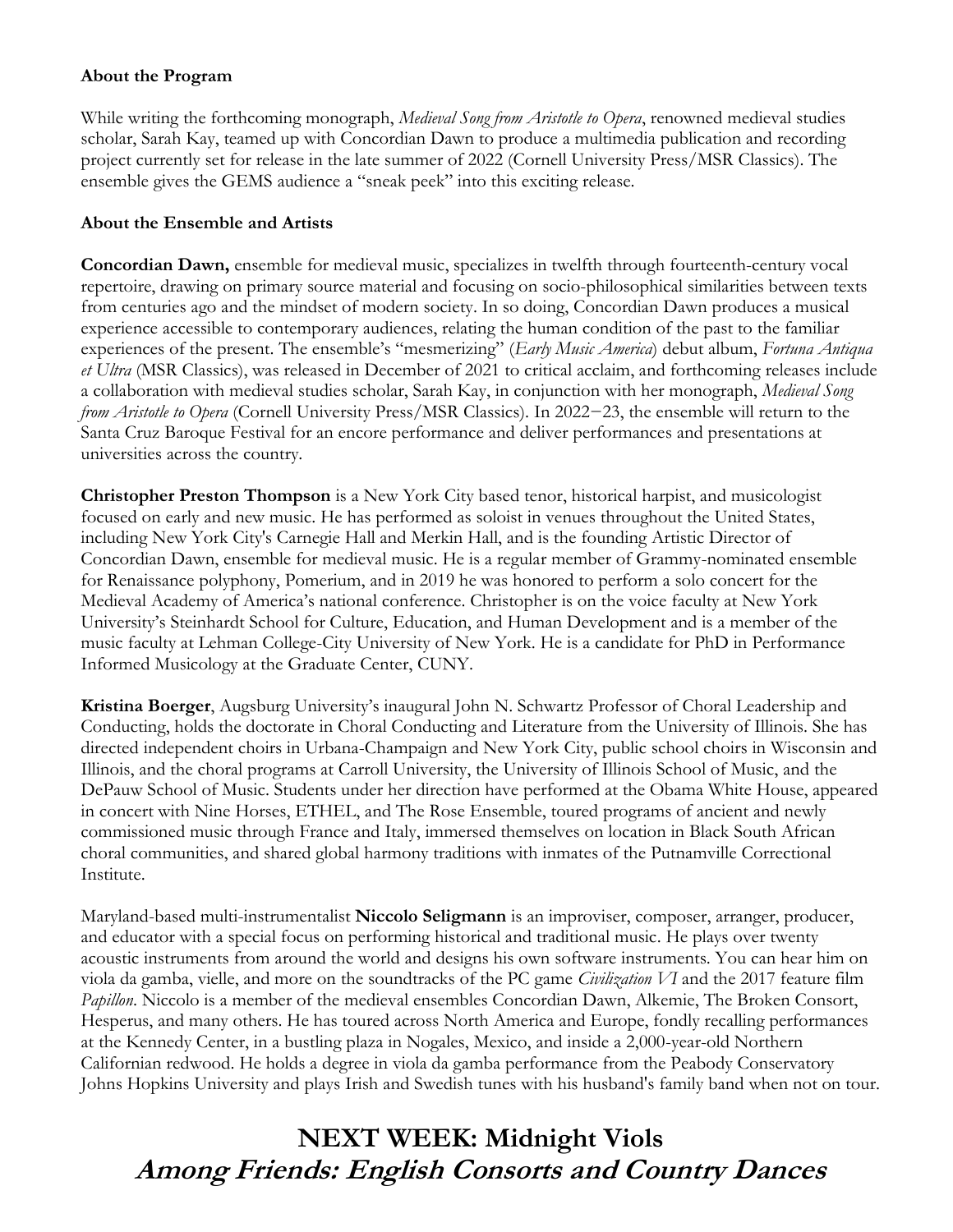## **Medieval Song from Aristotle to Opera Text Translations**

**Alba of Fleury-sur-Loire** Text MS Vatican Reg. lat. 1462, fol. 50v. Edition and translation by Sarah Kay.

The bright radiance of Phoebus not yet risen, Aurora sheds her pale light on the earth. The lookout calls to the sleeping ones, Arise! *The dawn, on the further side of the wet sea, draws the sun; then it steps forth, watchful, to destroy the shadows.* Beware, the snares of your enemies spread out to catch unawares the heedless and the slothful whom the herald calls and urges to arise. *The dawn, on the further side of the*  wet sea, draws the sun; then it steps forth, watchful, to destroy the shadows. The north wind withdraws from the company of the Great Bear; the stars in the sky bury their rays as the Seven Oxen swing toward the rising sun. *The dawn, on the further side of the wet sea, draws the sun; then it steps forth, watchful.*

**Qui sofrir s'en pogues** (PC 10.46), stanzas 1-3, 5, and tornadas 1 and 2. Text from Shepard and Chambers, *The Poems*, Song 46, 217-18. Translation by Sarah Kay.

If one could refrain, it would be good to hold off from later reproving what one had [earlier] praised. That's why I'd prefer to bear harm with no benefit, misery with no relief, or a burden without any assistance, than endure a dishonor from which I could not hide or which I would not dare avenge: that I could not do. And yet leaving a false love is a good revenge! Did I leave one? Not at all. On the contrary my thoughts keep returning to her whose wrongdoing is so close to my heart. Yet I have left at least insofar as in my thoughts I feel contempt for her base behavior; for another lady, in whom more good qualities than I can describe are born and grow, makes me dislike her and drive her from my heart —and yet she [still] causes me to love so much that Andrew of France was never so painfully torn by hesitation. For like her serf or her prisoner I have declared myself her liegeman, and no one who ever loved was so easily made a conquest. For when she drew off her glove, and I kissed her lovely hand, that kiss so penetrated me that it drew the heart from my body with the breathing out of a sigh, so that it makes me unable to tell the difference between living and dying. A man cannot protect himself nor hide from Love's lance once she takes straight aim at him. Lady, if Love were to seize and compel you as she has seized me, and if she were to show favor to you as she is wont to do, you would have true affection for me. Do not disdain me even though my hair is gray for my heart [body?] is fresh and gay; and I know how to praise good deeds and discern honorable acts and be discreet about what should be kept secret. I wish you would pardon me for just this one thought; I never acted amiss toward you in any other way. The incomparable queen of Toulouse is well able to act and speak so that her honor is exalted and increased daily. One can indeed praise the Infante of Castile—whom God protect —for there is no one in the world of such youth so directly bent on Merit.

**En greu pantais m'a tengut longamen** (PC 10.27), stanzas 1, 2, and 5 Text from Shepard and Chambers, *The Poems*, Song 27, 150–52. Translation by Sarah Kay.

Love has kept me in grave torment for a long time, never either releasing or retaining me, and has tested me with all her sorrows reducing me to complete obedience; and because she knows me to be committed and patient she has so burdened me with love's misery that the 100 best [lovers] would not endure so much [as I]. For she me makes me despite myself love truly the one whom she made me pick from among the noblest; it would have served me better had she made me pick elsewhere, for it's better to win in silver than lose in gold, to my mind. But I am acting like a true lover, fleeing what's good for me and pursuing my downfall. Raising me up will be of little concern to you if you just heed the worthiness of your own worth, your sweet look and fresh complexion, for your smiling eyes are still in my heart, and your lovely, loving words. And as I don't go more constantly in your presence my eyes almost go there on their own, despite myself!

### **Le Lay de plour, "Qui bien aimme a tart oublie"** (L22/16) Text from Hoepffner, *OEuvres de Guillaume de Machaut* I: 283–91. Translation by Sarah Kay.

Whoever loves well is slow to forget; and a heart that is slow to forget resembles a burning fire that is difficult to put out. In the same way, anyone who has a sickness that pleases them is unwilling to give it up. In this state, so God watch over me, Love holds and rules me, and my Pleasure in it binds me so that the dart of love will not be pulled out of my heart, not even a third or a quarter of the way, whatever anyone may say. For it has been with me so long that there is no question of its leaving or of its wound being healed by any art… for one can hardly uproot a big tree without leaving behind some of the root, which can then be seen flowering and fruiting, in a short while, and its branches growing and sprouting. Certainly, this is what it is like to love: for when a heart resolves to graft itself in true love, it cannot forget its love but on the contrary, through remembering it, is constantly submissive to it…for the water that falls onto the root that remains causes it to grow green again and to flower and bear fruit. In the same way my heart, that weeps deeply all the time, makes my memory grow day and night. And this is what consumes me; this is what covers my face in tears; this is what I sigh for. To this I am brought by true Love who pursues me along with Goodness who gives Love greater savor: and that they should not be able to reach me, destroys me. Reason and Uprightness, Delight and Nature, make every creature that has a pure heart incline to be more worthy. And I draw confidence that, as long as I live, I will not be able to see a Love so sure, or a Goodness so mature or with so much understanding. And so it is clearly to be seen that hearts which, loyally and without folly, love with a very true love, often imagine that they place their love in those who are better and nobler [than they in fact are]: for delight in love and its rule teaches them to do so. Now I know for certain that [my love] was without a doubt the *fine fleur* of those who have the most honor, for everyone, and the best of men, used to concur that all worth, in its entirety, was his. And since there is no one so good, nor braver nor cleverer nor so handsome or so acquainted with honor, then to judge rightly, no